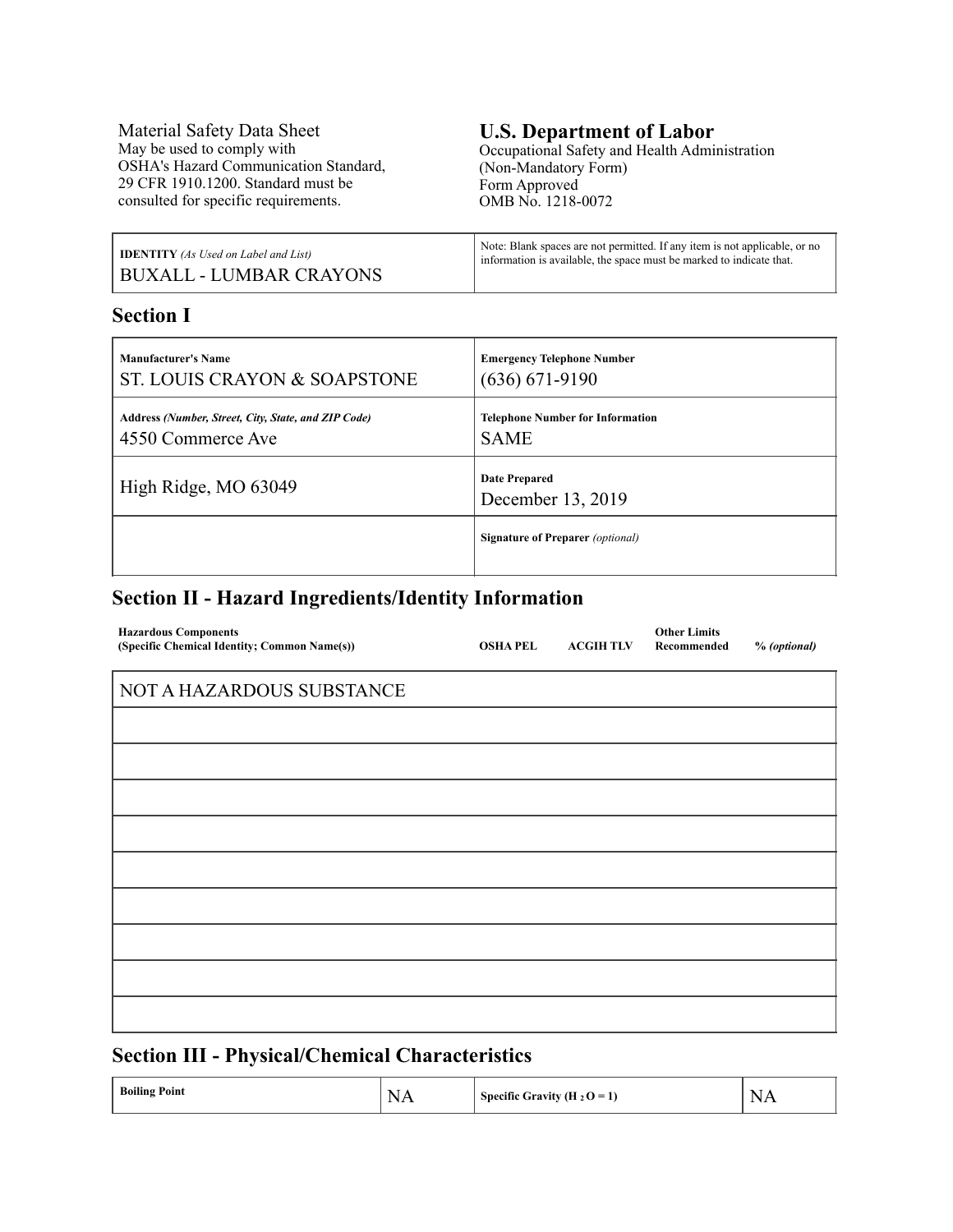| Vapor Pressure (mm Hg.)                                                  | <b>NA</b> | <b>Melting Point</b>                             | <b>NA</b> |  |
|--------------------------------------------------------------------------|-----------|--------------------------------------------------|-----------|--|
| Vapor Density $(AIR = 1)$                                                | <b>NA</b> | <b>Evaporation Rate</b><br>$(ButyI Acctate = 1)$ | <b>NA</b> |  |
| Solubility in Water NIL                                                  |           |                                                  |           |  |
| Appearance and Odor 4-1/2" X 1/2" HEXAGON SHAPE, VARIOUS COLORS, NO ODOR |           |                                                  |           |  |

## **Section IV - Fire and Explosion Hazard Data**

| Flash Point (Method Used) NA                           | Flammable Limits NA | LEL. | UEL |  |
|--------------------------------------------------------|---------------------|------|-----|--|
| Extinguishing Media WATER SPRAY, FOAM, CO <sub>2</sub> |                     |      |     |  |
| Special Fire Fighting Procedures NA                    |                     |      |     |  |
|                                                        |                     |      |     |  |
| Unusual Fire and Explosion Hazards NA                  |                     |      |     |  |
|                                                        |                     |      |     |  |

(Reproduce locally) OSHA 174, Sept. 1985

### **Section V - Reactivity Data**

| <b>Stability</b>                             | <b>Unstable</b>   |   | Conditions to Avoid NONE |
|----------------------------------------------|-------------------|---|--------------------------|
|                                              | <b>Stable</b>     | X |                          |
| Incompatibility (Materials to Avoid)         |                   |   |                          |
| <b>Hazardous Decomposition or Byproducts</b> |                   |   |                          |
| <b>Hazardous</b><br>Polymerization           | <b>May Occur</b>  |   | Conditions to Avoid NONE |
|                                              | Will Not<br>Occur | X |                          |

### **Section VI - Health Hazard Data**

| Route(s) of Entry: NONE                 | <b>Inhalation?</b> | Skin?                   | <b>Ingestion?</b>      |
|-----------------------------------------|--------------------|-------------------------|------------------------|
| Health Hazards (Acute and Chronic) NONE |                    |                         |                        |
|                                         |                    |                         |                        |
|                                         |                    |                         |                        |
| Carcinogenicity: NONE                   | NTP?               | <b>IARC</b> Monographs? | <b>OSHA Regulated?</b> |
|                                         |                    |                         |                        |